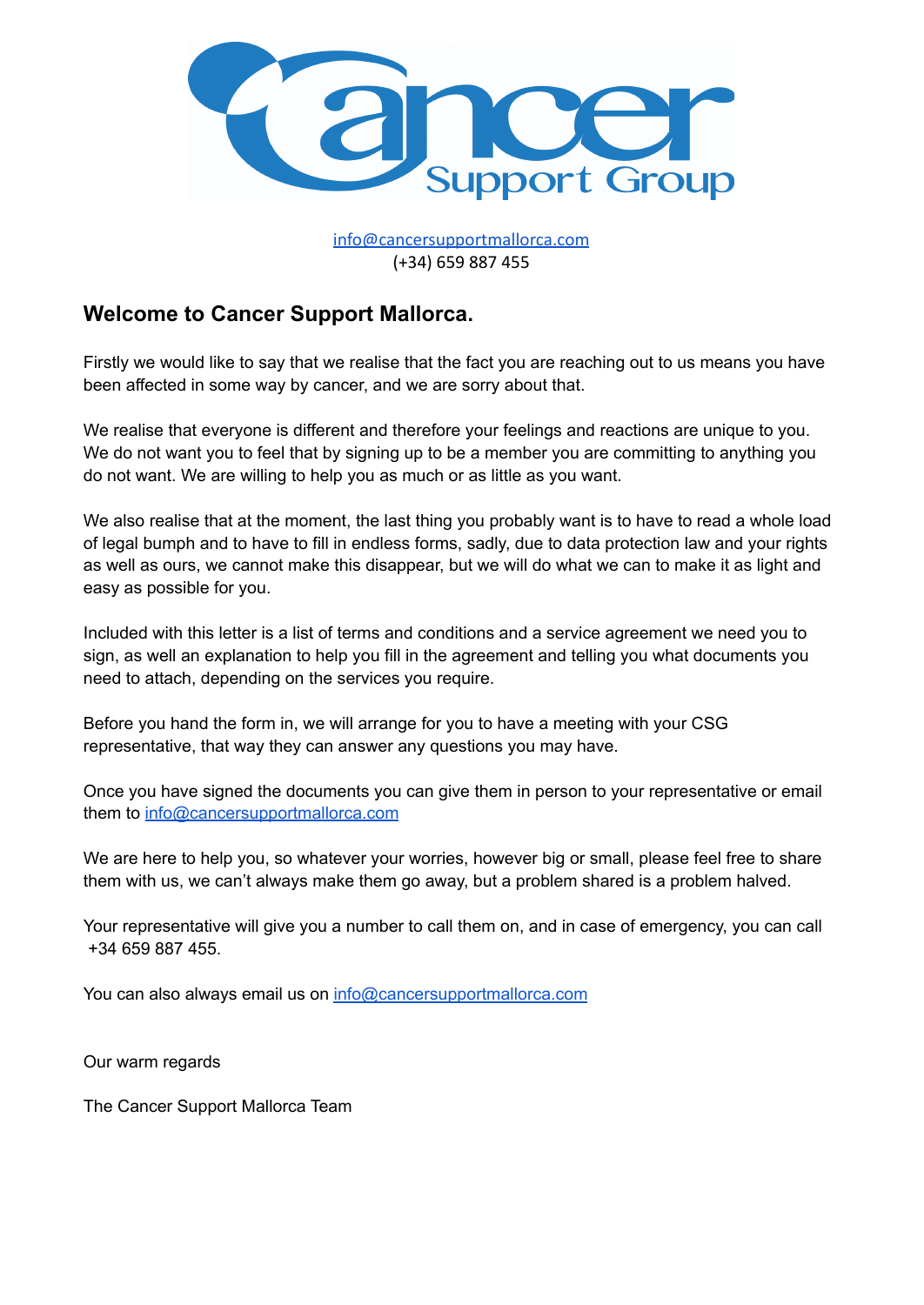

## **SERVICE AGREEMENT 1**

NAME:

SURNAME:

DNI/NIE:

MOBILE NUMBER:

EMAIL:

ADDRESS:

After an initial assessment with CSG I agree to receive the following services:

Date:

Signature:

❏ I have read and understood the Terms and Conditions (pages 5-7)

Parent/Guardian's full name, DNI/NIE, and signature in case of a minor:

Patient Service Agreement April 2021

Associacio Cancer Support Mallorca CIF:G57773749 Número registro asociaciones 311000008176 Passeig Particular Porto Colom 2 2ºA, Son Caliu, 07181

 $1$  For help filling out the form, please see page 8 of this document.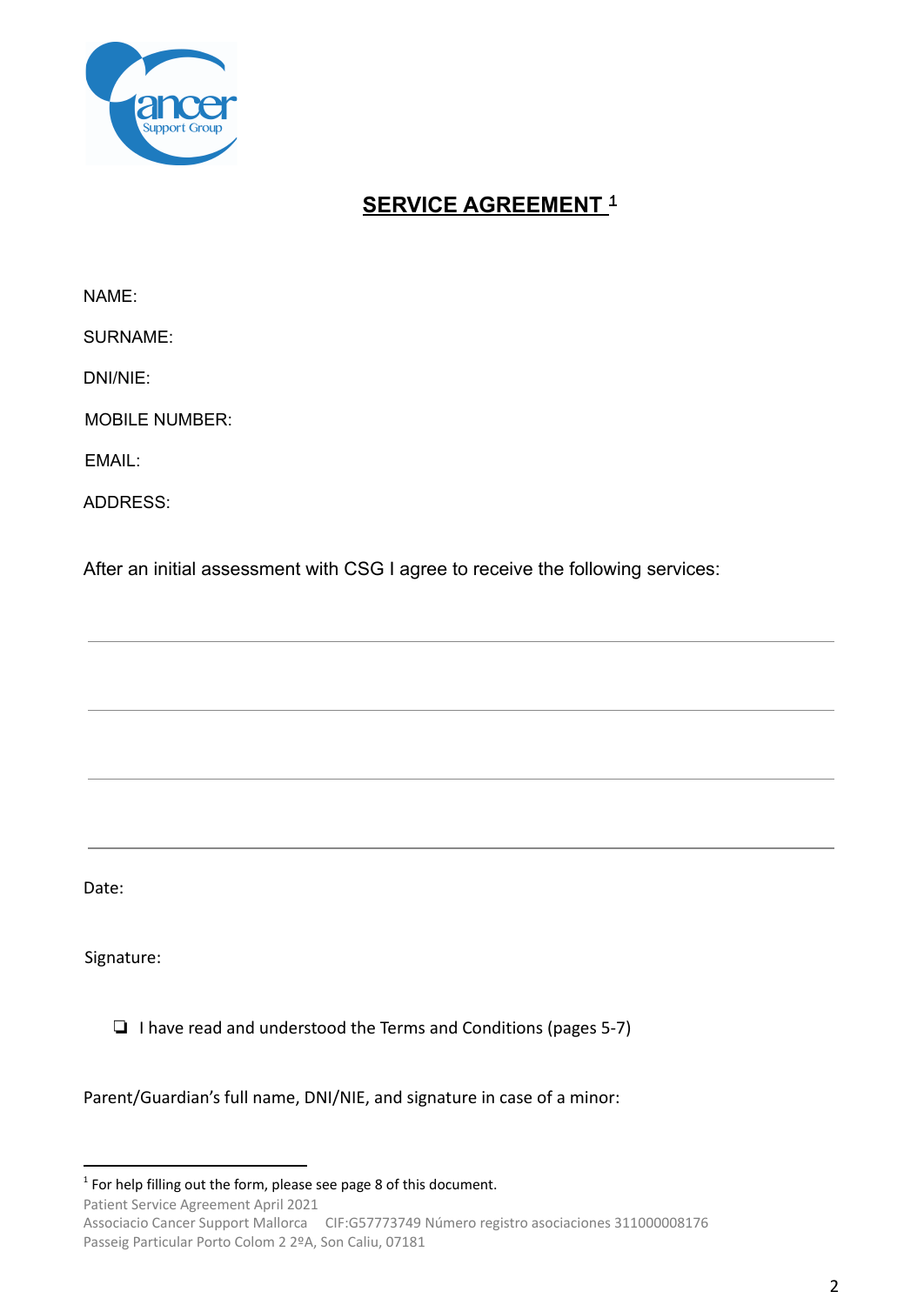

## **DATA PROTECTION INFORMATION**

**DATA PROTECTION OFFICER:** ASSOCIACIO CANCER SUPPORT MALLORCA (G577773749), CAMI SON TOELLS 19, BAJOS 5 07015 Palma de Mallorca (ILLES BALEARS), info@cancersupportmallorca.com

**AIM:** To register the subject and process health related data for handling cases, and to meet with the purpose and aim described in the association's Statutes. To send informative and commercial notifications related to the association using electronic means. To use and publish the subject's image, for free, in catalogues, websites or social networks or other means with the aim of promoting the Entity.

**LEGITIMATION:** Implementation of the membership agreement. Subject's consent to processing their health related data and publish their image. When applicable, consent to forwarding their data to medical centres and/or medical professionals the association collaborates with. Legitimate interest in sending them commercial notifications of interest in our sphere.

**TRANSFERS**: Public and/or private organizations when necessary for our aims and to grant and control financial help or benefits. When applicable, transfer of data to medical centres and/or other health professionals to evaluate and follow the patient's progress. Transfers as set out by law.

**RETENTION:** For the time the patient is registered with the entity or during the handling of the case by the entity, and once this has finished for the legally required time frame to deal with potential liability. Commercial data: when the subject requests cancellation. The photographs and videos will be stored while these are published on the means mentioned and meet the promotional aims there were published for.

**RIGHTS:** The subject can exercise their right to access, rectification, suppression, portability, limitation and opposition by contacting the data protection officer. In case of a divergence the subject can present a complaint to the Agencia de Protección de Datos (www.aepd.es)

- ❏ **I DO NOT WISH TO RECEIVE COMMERCIAL INFORMATION**
- ❏ **I AUTHORISE THE USE AND PUBLICATION OF MY IMAGE UNDER THE TERMS SET FORTH.**
- ❏ **I AUTHORISE THE PROCESSING OF MY HEALTH RELATED DATA**
- ❏ **I AUTHORISE MY DATA TO BE FORWARDED TO PUBLIC AND PRIVATE ORGANIZATIONS THAT PROCESS FINANCIAL AIDS AND BENEFITS SOLELY FOR THE CONTROL OF THESE.**
- ❏ **I AUTHORISE MY DATA TO BE TRANSFERRED TO MEDICAL CENTRES AND OR HEALTHCARE PROFESSIONALS THAT COLLABORATE WITH THE ENTITY**

**Date: Name and surname: DNI: Signature:**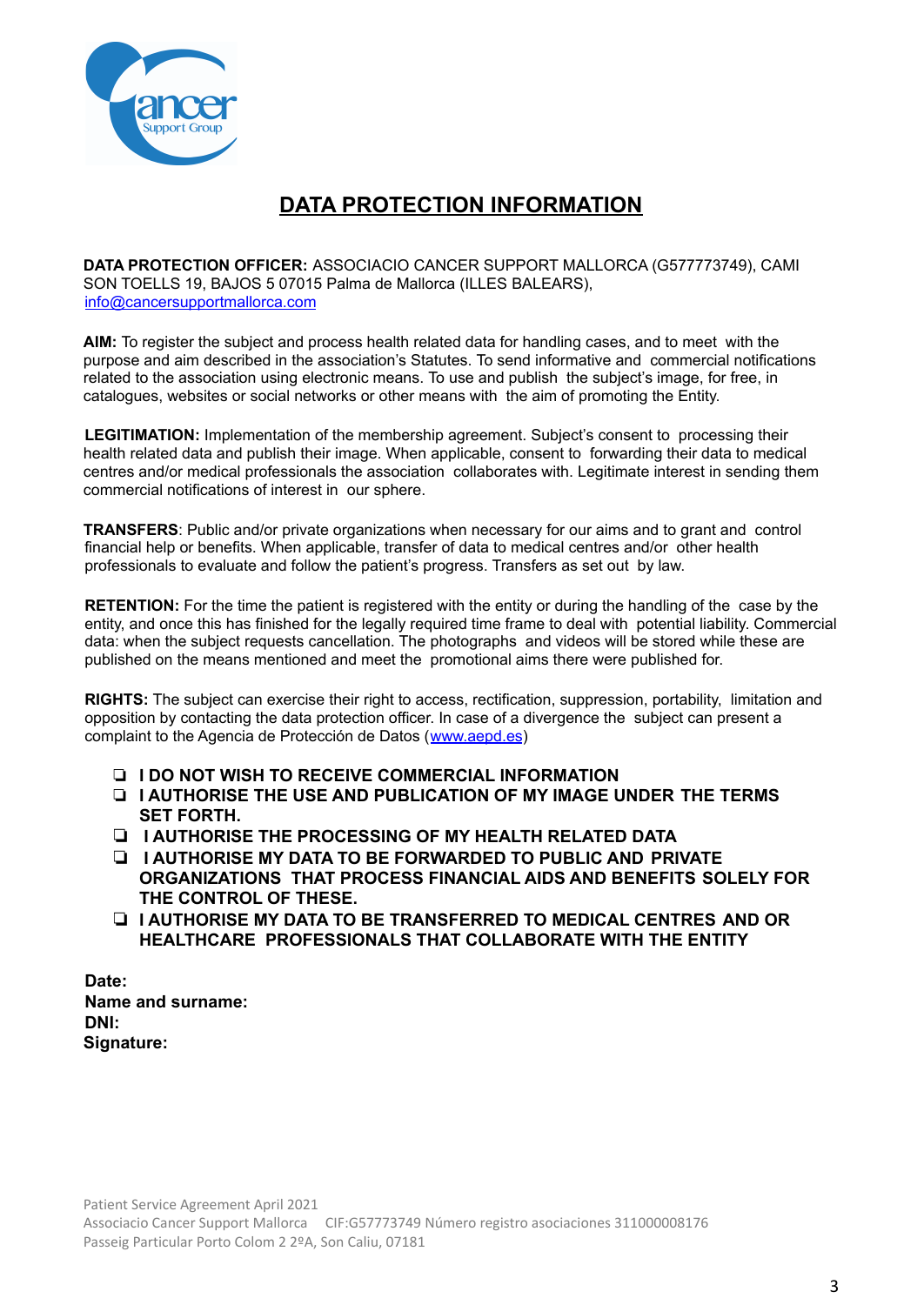

# **AUTORIZACIÓN DE REPRESENTACIÓN**

Yo,*(full name)* \_\_\_\_\_\_\_\_\_\_\_\_\_\_\_\_\_\_\_\_\_\_\_\_\_\_\_\_\_\_\_\_\_\_\_\_\_\_\_\_\_\_\_\_\_\_\_\_\_\_\_\_\_\_\_\_\_\_\_\_\_\_\_\_\_\_\_\_\_

con DNI/NIE \_\_\_\_\_\_\_\_\_\_\_\_\_\_\_\_\_\_\_\_\_\_\_\_\_\_\_, autorizo a

\_\_\_\_\_\_\_\_\_\_\_\_\_\_\_\_\_\_\_\_\_\_\_\_\_\_\_\_\_\_\_\_\_\_\_\_ con DNI/NIE como voluntario/a de Associació Cancer Support Mallorca con CIF G57773749 como mi representante frente las administraciones públicas y privadas para los trámites que sean necesarios para mi cuidado oncológico y otras necesidades que surjan.

Fecha *(date)*

Firma *(signature)*

By signing the above, you are authorizing CSG to present paperwork on your behalf to the public and private administrations.

To enable us to do this as well to make other enquiries on your behalf, please send us copies of the following documents, all documents will be treated according to the GDPR form signed on the previous page.

- ❏ TIE or
- ❏ Passport and Green Card
- ❏ Tarjeta Sanitaria (Red health card) or

❏ EHIC

❏ Empadronamiento (registration with your local town hall)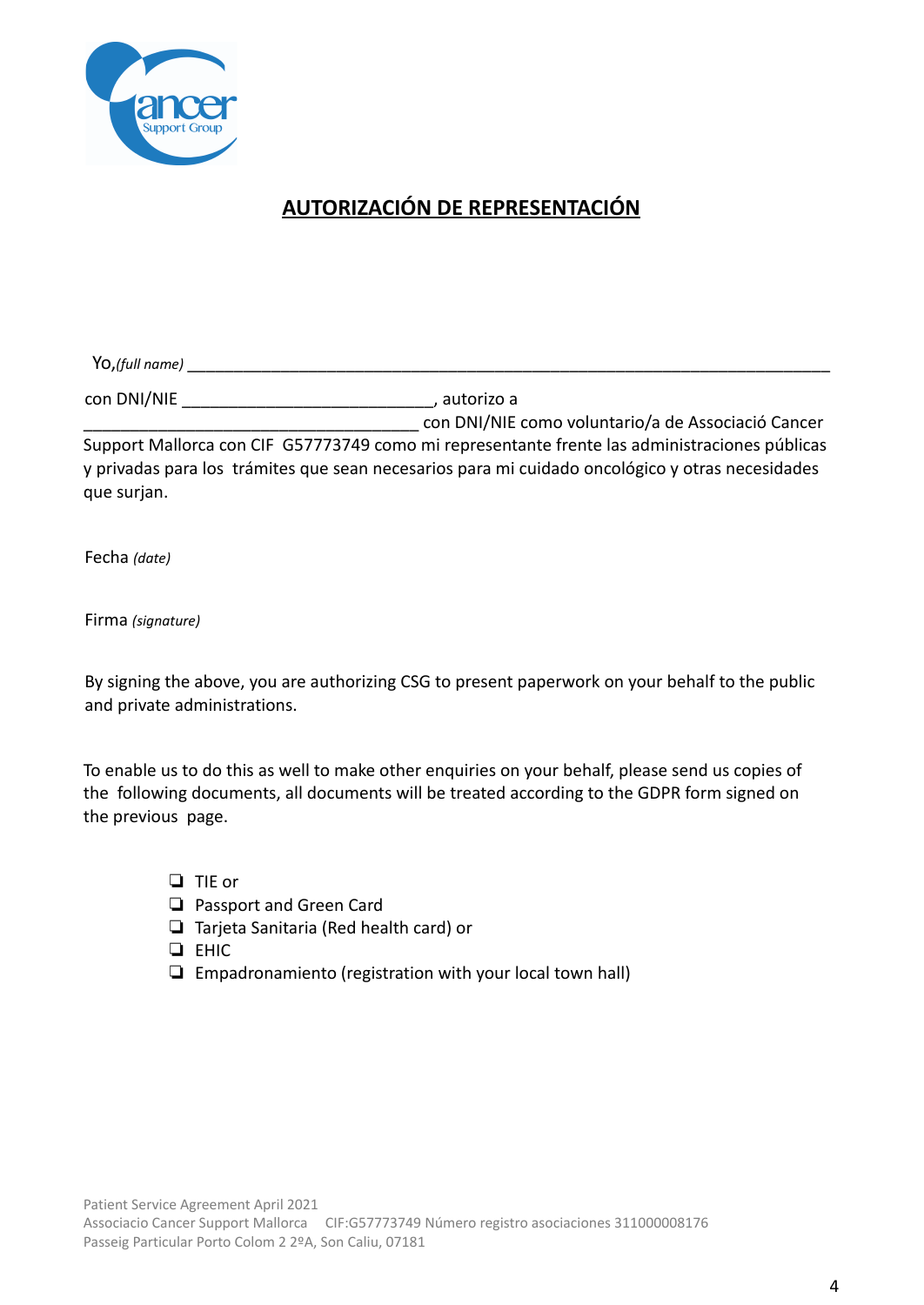

## **CSG MEMBER TERMS AND CONDITIONS**

#### **SERVICES**

At the beginning of any service (home visits, phone calls, etc.) it will be determined how long that service will continue. At the end of the service your case will be reevaluated and the existing services will be renewed or replaced with others more appropriate to your progression.

We will do our best to help you whatever situation you are in. To be able to obtain help from the social security, social services or other entities, it is important that your paperwork is valid and up to date and that you are registered with your local authority. If this is not the case it can make it very difficult to obtain financial support from these entities, we will do whatever is possible to help you in this case, but if your situation is irregular our hands may be tied.

We respect that you have the right to choose what treatment and tests you are willing to accept, and we will support you whatever choice you make. However, if a choice is made to reject a test or treatment, we cannot be held responsible for any consequences due to this decision. For example if a patient refuses or misses a test/appointment this can cause a delay in or even stop further appointments and it can be hard to get back on the waiting list.

CSG will respect your privacy and confidentiality. We would ask that you also respect us. If you are not happy with the services we provide please contact us and tell us directly, we will do whatever is in our power to solve the situation, we would ask you to please refrain from publishing negative comments on social media. We take our reputation and responsibility seriously and will report any slander or libel.

As a cancer support group we will continue to offer emotional support to cancer patients and their family members and carers as long as they may need, even after they have been given the all clear. We realise that just because physically someone is healed the emotional trauma can continue for some time. This emotional support would include counseling, mindfulness sessions, meditation, a buddy where possible and involvement in any workshops or relaxation days we offer.

We will also continue to offer help at cancer related medical appointments, this would include translators for cancer related checkups, etc.

When it comes to other assistance: phone calls, practical assistance, help with social services, etc. Once a patient no longer has cancer CSG can not guarantee that we will be able to offer these services. CSG is a support group for cancer patients, so for issues that are not cancer related, members who no longer have cancer may be better helped by other charities such as Age Concern, Age in Spain, Yachting Gives Back, Salvation Army, etc.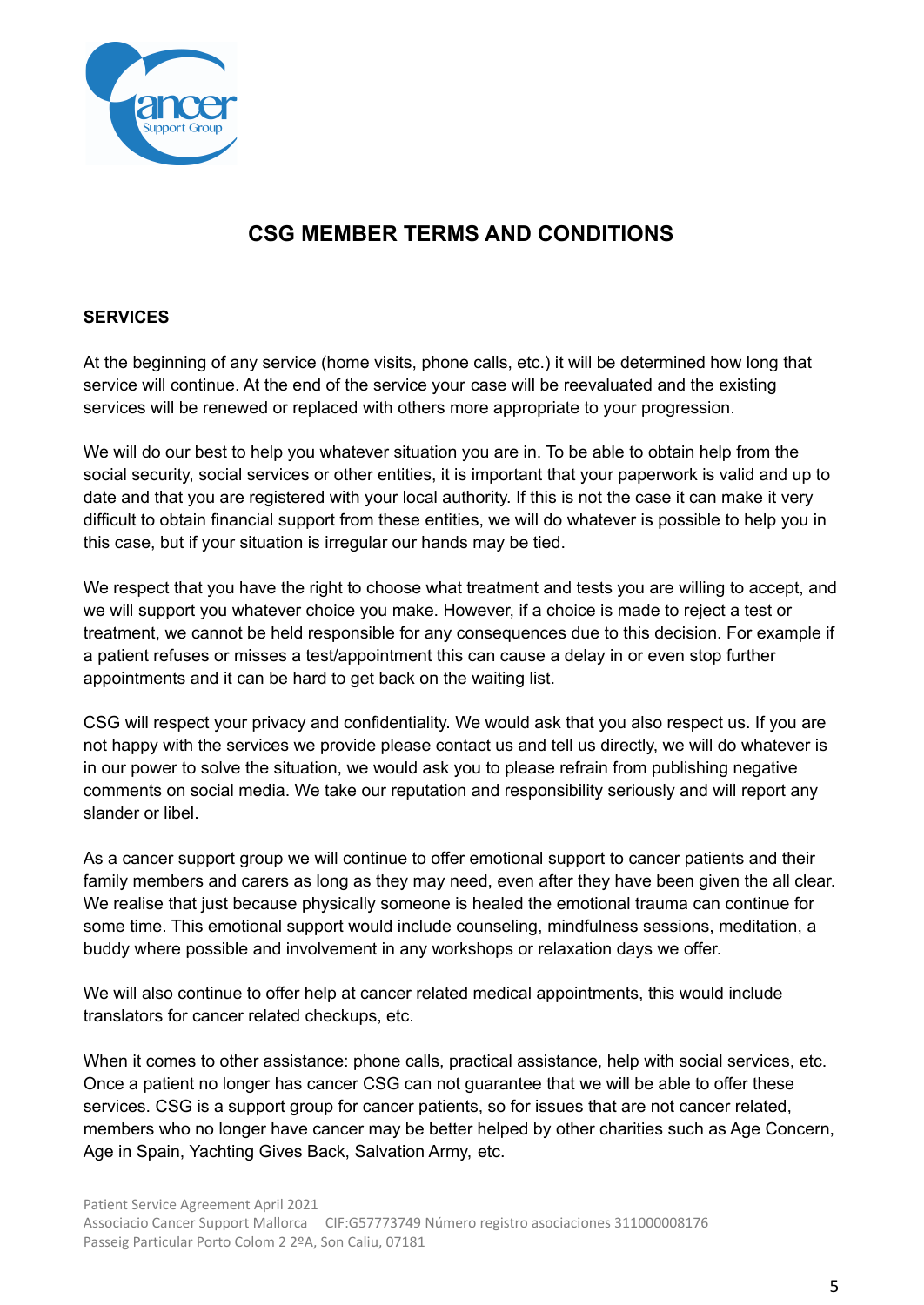

#### **VOLUNTEERS**

Your representative will tell you how and when to contact them. Remember most of our volunteers have to work and care for their own families, so unless it is an **emergency**, please only contact your representative at the times they have agreed with you. In case of an emergency, if you are unable to contact your representative you can call **+34 659 887 455**. However, in most cases it's **best first to call 112** and alert them to the emergency first.

Over time you will probably meet different volunteers, at times you may even be given their phone numbers. We would ask that you refrain from contacting the volunteers directly, unless it is for a specific task they have been asked to perform for you. If new needs arise please contact either your **representative** or email us on [info@cancersupportmallorca.com](mailto:info@cancersupportmallorca.com) This is to ensure that the work is spread out among the available volunteers and also means tasks don't get forgotten or done twice.

If you have any issues with your representative or a volunteer helping you, please contact us by email [info@cancersupportmallorca.com](mailto:info@cancersupportmallorca.com)

When you are with a volunteer, either in person or over the phone, please refrain from using abusive, racist, sexist or any other kind of derogatory language. All volunteers are trained to cut short any conversations where they feel uncomfortable.

While we do have counsellors available, our volunteers are not counsellors, therefore they are not trained to help patients with severe depression or suicidal thoughts. If they are in touch with a patient showing these tendencies, they will alert the admin team who will then alert the authorities if they feel that the patient is at risk.

Please do not give the volunteers helping you any kind of money or donation. If you would like to donate to the charity you can do so online or arrange for a collection.

#### **INAPPROPRIATE BEHAVIOUR**

CSG reserves the right to rescind services from members who behave inappropriately. Such members will be given an official warning in writing, but if the behavior is repeated or continued, services will be rescinded temporarily. The patient will be informed in writing of this decision along with instructions of what to do to have the services reinstated.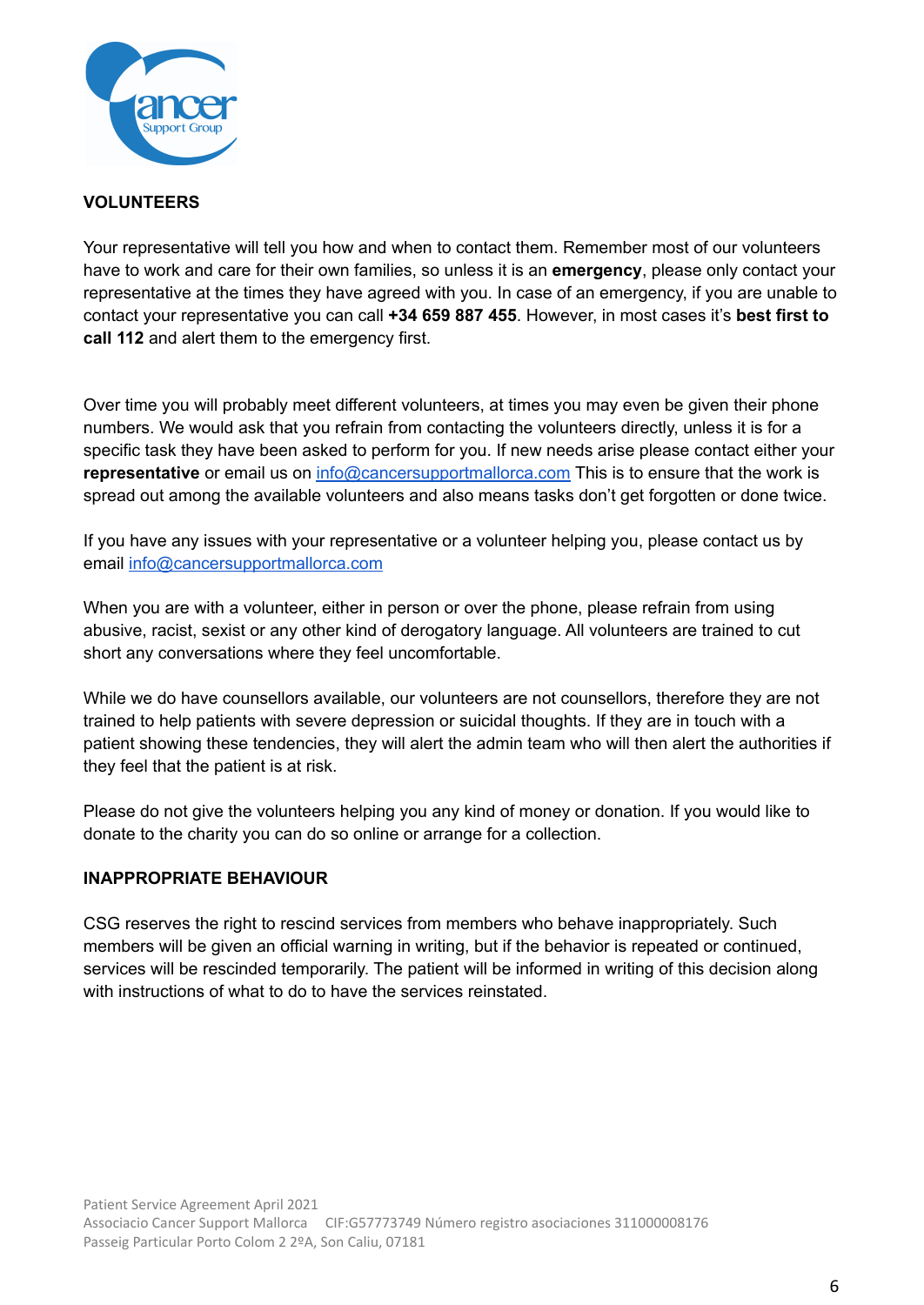

### **FINANCIAL AID**

CSG is run by **volunteers**, we are a support group not a financial institution. While we will do all that we can to help you obtain any financial assistance you are entitled to from the government and local authorities and other charities we **cannot** give you financial assistance ourselves, please **do not** ask volunteers for money or financial assistance. If you do need financial help, please let your representative know and someone will be assigned to help you access the help you are entitled to.

Social services, the AECC and other charities provide help after means testing, if you have income or savings you may not qualify, financial benefit is restricted to those who need it the most, you will be asked for bank statements and other proof of income (or lack of it) to be able to request this.

#### **TRANSLATIONS**

Written translations provided by Cancer Support Group Mallorca (CSG) are intended to result in the end translated document being understandable in the end language. Although every effort is made to ensure our translations are accurate we cannot guarantee the translation will be without errors. Words that are not commonly used such as the names of pharmaceutical products or medical conditions may be difficult to translate.

The translation is supplied to you on the understanding you have accepted this disclaimer and no liability is accepted by us for the use of the translation by you or any other party if the translation is found to contain inaccuracies.

If you need an official translation we can put you in touch with medical translators, but you will need to pay for their services.

#### **WELLNESS SERVICES**

Our wellness services are provided by fully trained, qualified and insured professionals who offer these services free, or at a discounted rate, to CSG members. In some cases CSG pays for these treatments, in part or in full. However, CSG cannot be held responsible in case of injury or damage to the CSG member or their property.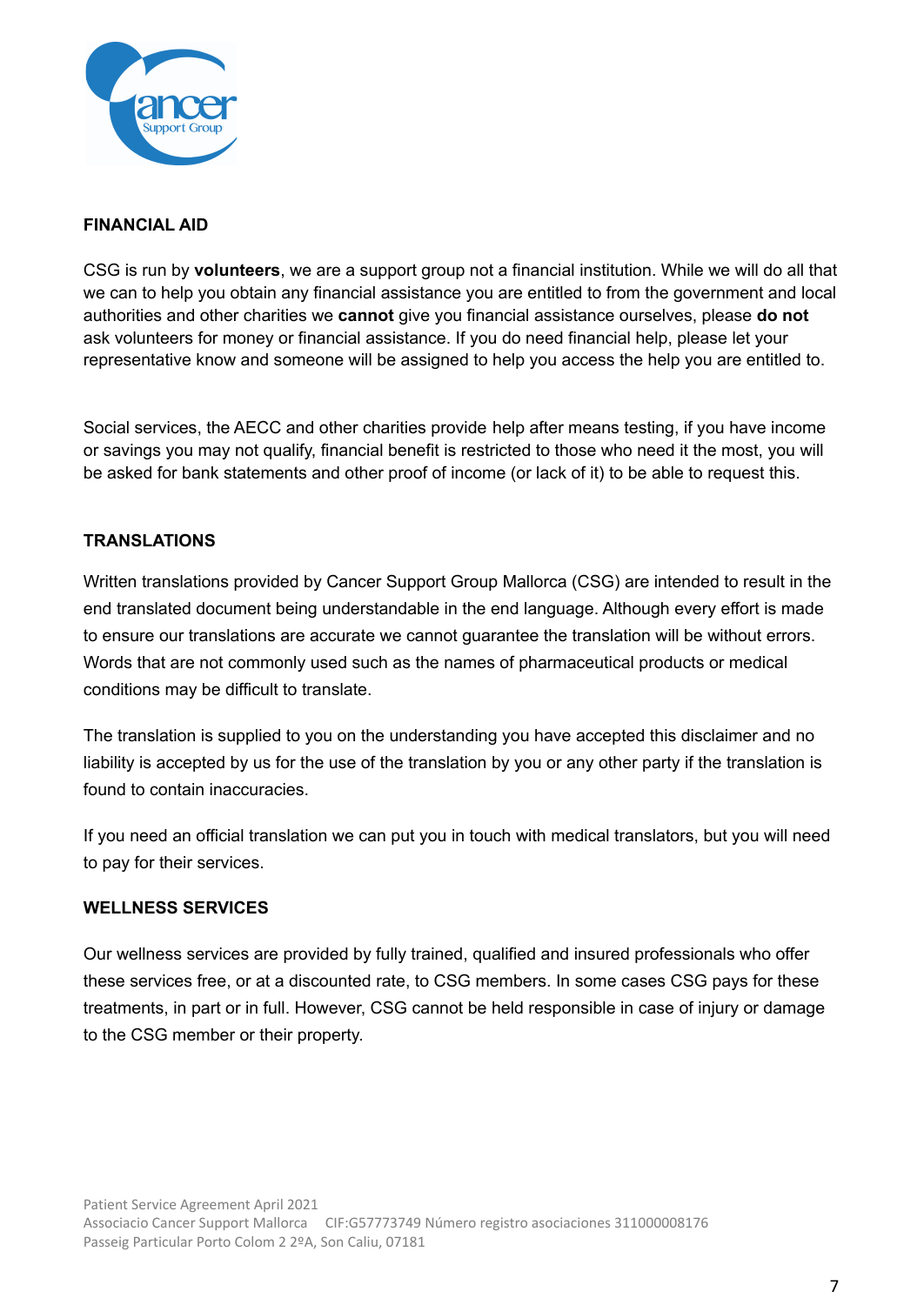

## **HOW TO FILL IN THE SERVICE AGREEMENT**

Due to Data Protection Law we will need one form for each member of the family who is going to use our services.

### **PAGE 2**

- Please fill in your full name as it appears on official documents.
- Mobile number and email address are essential, if you prefer to not put your physical address that is fine, but we will obviously need it if we are going to do home visits, we will also need it if we are going to be calling the doctors, etc on your behalf.
- While we mostly speak English, we do have volunteers of various nationalities, so please let us know what language you feel most comfortable with.
- You can find most of the services we offer on our website, your representative will also discuss these with you. You do not need to decide now exactly what services you want, you can put one or two down for now and add the rest at a later date.
- If the patient is a minor we need the details and signature of a parent and guardian as well.

### **PAGE 3**

This is the normal data protection information that you have to sign to get anything done these days. It is VERY IMPORTANT that you tick the right boxes so we can provide you with all our services.

Box 1. If you DO NOT want to receive our newsletter or other general communications from us you will need to tick this box. We generally send two or three newsletters a year and the occasional press release.

Box 2. We sometimes hold events that you will be invited to, fundraisers, retreats, workshops etc. We will take photos for our website and social media. Please tick this box if you are happy for us to use any photos that you appear in. We will obviously use discretion when choosing the photos we use.

Box 3. This is a very important box, we cannot store any data relating to your illness unless you tick this box. This information will only be released to the volunteers/therapists handling your case.

Box 4. Another important box, if you want us to help you claim different benefits that you are entitled to you MUST tick this box.

Box 5. Again important, if we are to contact doctors, hospitals, etc to make, modify, cancel appointments and ask questions on your behalf, you MUST tick this box.

Please make sure you put the date, your full name, DNI or NIE and signature.